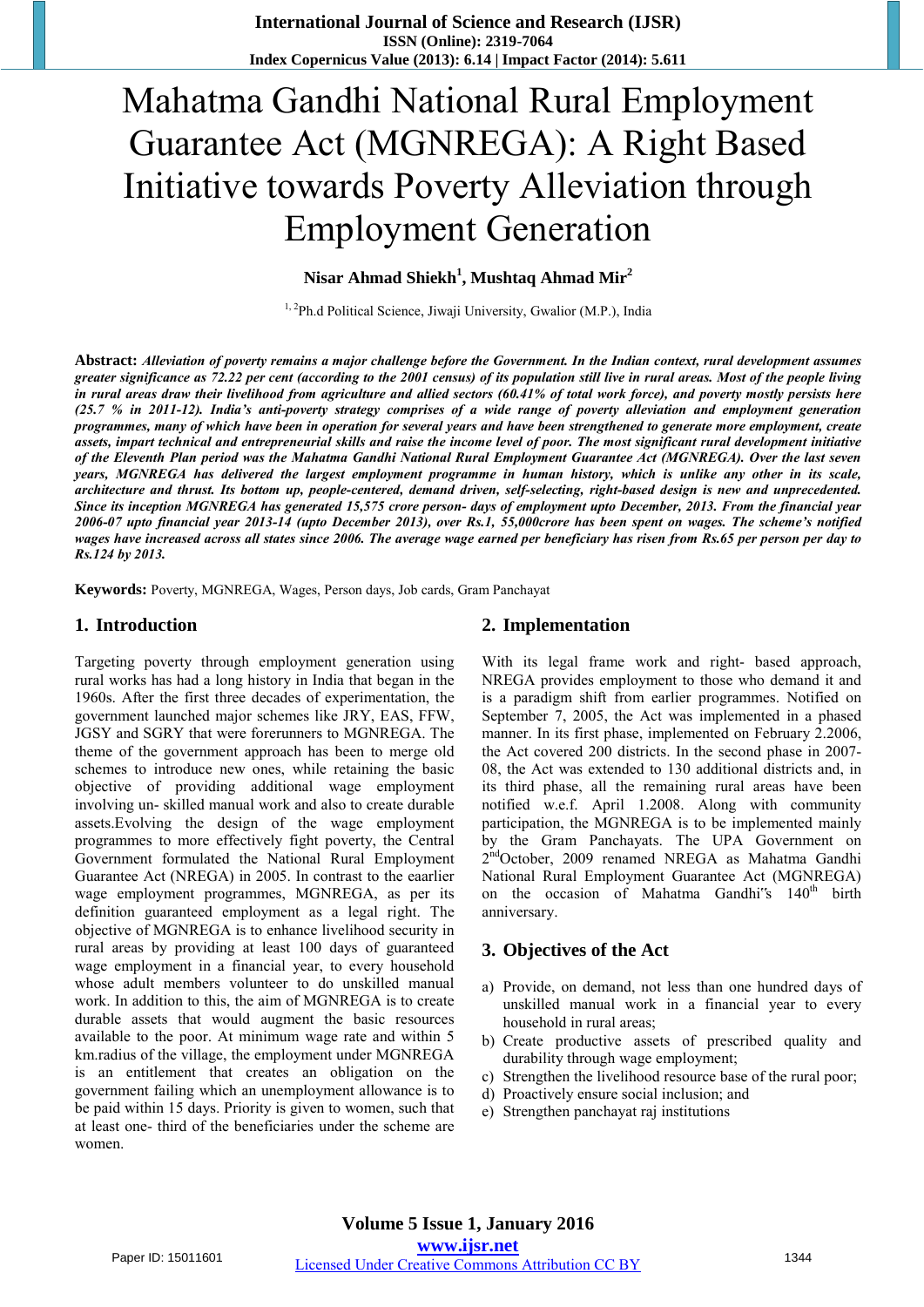## **4. Features of the Act**

- 1) The adult member of every household residing in any rural area and willing to do unskilled manual work may submit the names, age and the address of the household to the Gram Panchayat at the village level for registration of their household.
- 2) Under the Act, each household is entitled to a 100 days of employment every year.
- 3) After due verification of place of residence and age of the member/s (only adult members are eligible for employment), the registered household is issued a Job Card.
- 4) A Job Card is to be issued within 15 days of registration. Job Card forms the basis of identification for demanding employment.
- 5) Application for work can be oral or written and made to the Ward member or to the Gram Panchayat or to the Programme Officer or any person authorized by the State Government.
- 6) The Gram Panchayat / Programme Officer or authorized person will issue a dated receipt of the written application for employment, against which the guarantee of providing employment within 15 days operates.
- 7) In case employment is not provided within fifteen days from the date of registration of the demand for work, he/she shall be entitled to a daily unemployment allowance.
- 8) Work is provided within 5 kilometers (kms) radius of the village.
- 9) In case, work is provided beyond 5 kms, extra wages of 10 per cent are payable to meet additional transportation and living expenses.
- 10)Priority is given to women, such that at least one-third of the beneficiaries under the Scheme are women. Efforts should be made to increase participation of the single and the disabled women.
- 11)For all works taken up by the Gram Panchayats, the cost of the material component including the wages of the skilled and semi-skilled workers shall not exceed forty per cent at the Gram Panchayat level.
- 12) Contractors and use of labour displacing machinery are prohibited.
- 13)Payment of wages has to be done on a weekly basis and not beyond a fortnight in any case.
- 14) Payment of wages has to be mandatorily done through bank/post office beneficiary accounts unless exempted by the Ministry of Rural Development.
- 15)Social Audit has to be done by the Gram Sabha at least once in every six months.

# **5. Permissible Works under the Act**

The Act stipulates the permissible works. These include water conservation and water harvesting; watershed management; drought proofing including afforestation; irrigation works; restoration of traditional water bodies; land development; flood control; rural connectivity; development of fallow or waste lands to bring it under cultivation; creating infrastructure for promoting live stocks such as poultry, goat shelter, piggery shelter etc.; rural sanitation related works, such as, individual household latrines, school toilet units, Anganwadi toilets; construction of play fields; etc. Recent amendment to the Act to permit MGNREGA works on individual land of small and marginal farmers who constitute 89% of the farming community, in addition to the individual land of SC/ST/BPL/IAY land reform individual land of SC/ST/BPL/IAY land beneficiaries will augment the impact on agricultural productivity and household income.

# **6. Funding Pattern**

The legislation details the financing pattern between the Central and the state government and the establishment of the , Employment Guarantee Funds" at both levels. The Act provides that 60% of the total funds are to be spent on wages and 40% on material cost. The funding is shared between central and state government in the following manner:

#### **Central Government:**

- The entire cost of wages of unskilled manual workers.
- 75% of the cost of material, including payment of wages to skilled and semi-skilled workers.
- Administrative expenses as may be determined by the central government.
- Expenses of the Central Employment Guarantee Count.

#### **State Government:**

- 25% of the cost of material, wages of skilled and Semi-Skilled workers.
- Unemployment allowance payable in case the state government cannot provide wage employment in time.
- Administrative expenses of the State Employment Guarantee Council.

## **7. Performance Evaluation**

Starting from 200 districts in February 2006, and extended to all the remaining rural districts from 1 April, 2008, MGNREGA has ensured social protection to a large number of beneficiaries. It provides employment to around 5 crore households, on an average every year. Since its inception MGNREGA has generated 15,575 crore person- days of employment upto December, 2013. From the financial year 2006-07 upto financial year 2013-14 (upto December 2013), over Rs.1, 55,000crore has been spent on wages. The scheme"s notified wages have increased across all states since 2006. The average wage earned per beneficiary has risen from Rs.65 per person day to Rs.124 by 2013.

To ensure transparency in wage payments and prevent misappropriations, the Government of India mandated that all MGNREGA wage payments should be made through banks/ post office accounts opened in the name of the worker unless exempted by the Ministry of Rural Development. As a result, nearly 9.3 crore bank/post office accounts of rural people have been opened under MGNREGA and around 80 percent of the MGNREGA payments are made through this route.

Evidence suggests that the MGNREGA is succeeding as a self- targeting programme, with high participation from marginalized groups including the Scheduled Castes (SCs)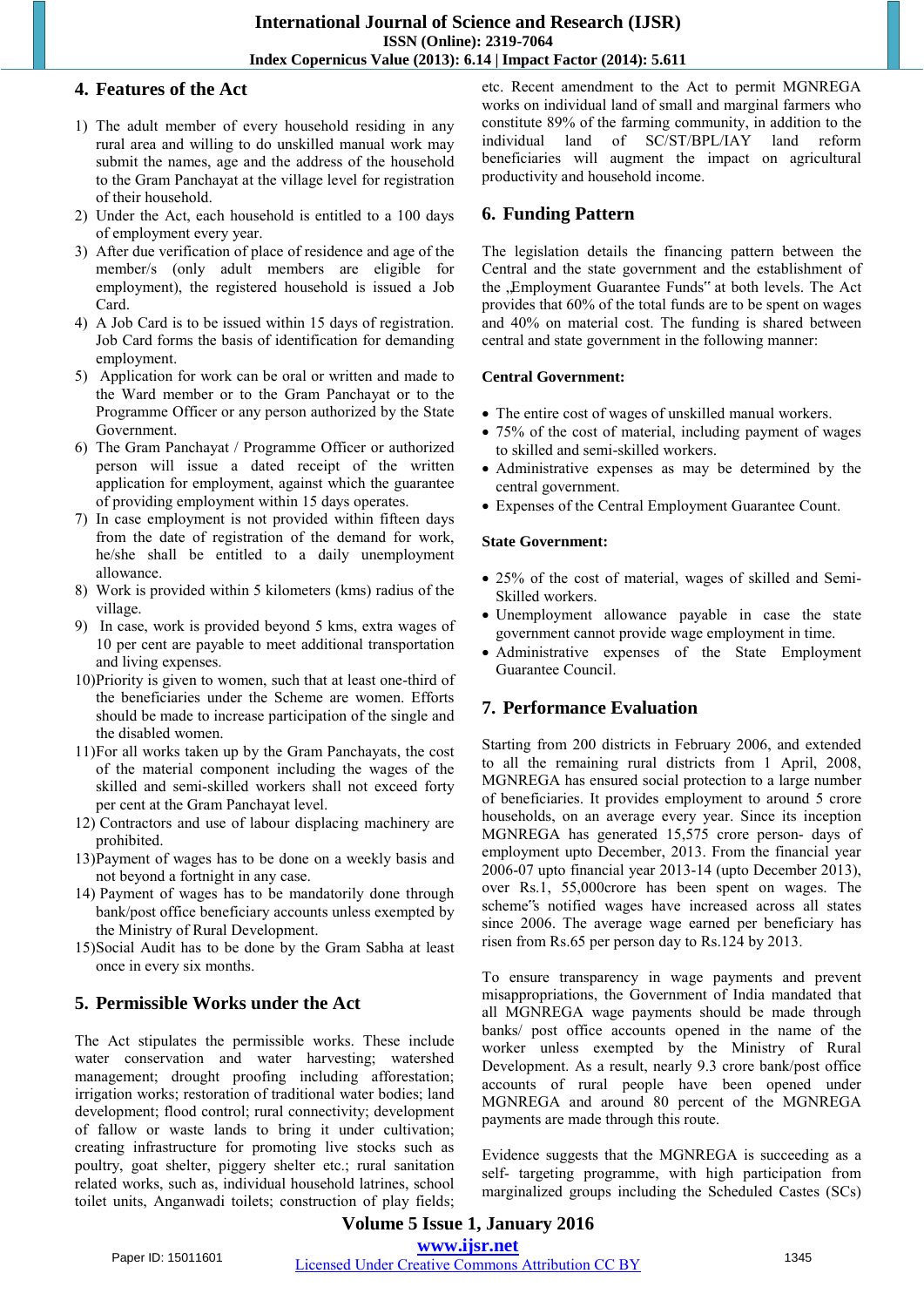#### **International Journal of Science and Research (IJSR) ISSN (Online): 2319-7064 Index Copernicus Value (2013): 6.14 | Impact Factor (2014): 5.611**

and Scheduled Tribes (STs). At the national level, the share of SCs and STs in the work provided under MGNREGA has been high and ranged between 40-60 percent across each of the years of the scheme"s implementation. The scheme has also positive impact on the economic wellbeing of the women. From FY 2006-07, up to FY 2013-14 (Dec. 2013), the women participation rate has ranged between 40-51 percent of the total person- days generated, much above the statutory minimum requirement of 33 percent. The NSSO 66th round indicated that MGNREGA has reduced traditional wage discrimination in public works.

With its focus on activities related to water harvesting, ground water recharge, drought proofing and flood protection, eco-restoration and sustainable livelihood, MGNREGA has led over the time, to an increase in land productivity and aided the workers in moving from wage employment to sustainable employment. A study conducted by Indian Institute of Science, Banglore during 2012-13 has indicated that such works taken up under MGNREGA have contributed to improved ground water levels, increased water availability for irrigation, increased area irrigated by ground and surface water sources and improved drinking water sources for humans and livestock.

| <b>Table1:</b> Financial Performance of MGNREGA from 2006-07 to 2013-14 (up to December 2013) |  |  |                                                                                                                                                                                                                         |  |  |  |
|-----------------------------------------------------------------------------------------------|--|--|-------------------------------------------------------------------------------------------------------------------------------------------------------------------------------------------------------------------------|--|--|--|
|                                                                                               |  |  | $\mathbf{D}_{11}$ and $\mathbf{D}_{21}$ and $\mathbf{D}_{31}$ and $\mathbf{D}_{41}$ and $\mathbf{D}_{41}$ and $\mathbf{D}_{41}$ and $\mathbf{D}_{41}$ and $\mathbf{D}_{41}$ and $\mathbf{D}_{41}$ and $\mathbf{D}_{41}$ |  |  |  |

|         | Budget out | Central  | Total available fund including | Expenditure against   | (Rs in crore Exp.) |
|---------|------------|----------|--------------------------------|-----------------------|--------------------|
| Year    | lay        | Release  | Opening balance                | available fund $(\%)$ | on wages           |
| 2006-07 | 11300      | 8640.85  | 12073.55                       | 8823.35 (73%)         | 5842.37            |
| 2007-08 | 12000      | 12610.39 | 19305.81                       | 15856.89 (82%)        | 10738.47           |
| 2008-09 | 3000       | 29939.60 | 37397.06                       | 27250.100 (73%)       | 18200.03           |
| 2009-10 | 39100      | 3350.661 | 49579.19                       | 37905.23 (76%)        | 25579.32           |
| 2010-11 | 40100      | 35768.95 | 54172.14                       | 39377.27 (73%)        | 25686.53           |
| 2011-12 | 40000      | 29189.77 | 48805.68                       | 33072.82 (76%)        | 24306.22           |
| 2012-13 | 33000      | 30009.96 | 45051.43                       | 39657.04 (88%)        | 27128.36           |
| 2013-14 | 33000      | 29885.92 | 37084.76                       | 24848.75 (67%)        | 17832.19           |

 *Source*: http:// mnrega.web 4.nic.in/net nrega/ all |vl-details-dashboard- new.aspx

#### **Table 2:** Physical Performance of MGNERGA (2006-07 to 2013-2014 (Dec. 2013)

|                                                      | $7-Jun$                | 8-Jul  | $9-Auq$     | $10$ -Sep | $11-Oct$ | $12-Nov$ | $13-Dec$ | $13 - 14$ |
|------------------------------------------------------|------------------------|--------|-------------|-----------|----------|----------|----------|-----------|
| Total job cards issued in (crore)                    |                        |        |             |           |          |          |          |           |
| 3.78                                                 |                        | 6.48   | 10.01       | 11.25     | 11.98    | 12.5     | 12.79    | 12.72     |
| <b>Employment provided to Households (in crores)</b> |                        |        |             |           |          |          |          |           |
| 2.1                                                  |                        | 3.39   | 4.51        | 5.62      | 5.49     | 5.06     | 4.98     | 3.81      |
|                                                      | Person days (in crore) |        |             |           |          |          |          |           |
| Total                                                | 90.5                   | 143.59 | 216.32      | 283.59    | 257.15   | 218.76   | 229.86   | 134.8     |
| SCs                                                  | 22.95                  | 39.36  | 63.36(29%)  | 86.45     | 78.76    | 48.47    | 50.96    | 31.53     |
|                                                      | (25%)                  | (27%)  |             | (30%)     | (31%)    | (22%)    | (22%)    | (23%)     |
| <b>STs</b>                                           | 32.98                  | 42.07  | 55.02 (25%) | 58.74     | 53.62    | 40.92    | 40.75    | 21.09     |
|                                                      | (36%)                  | (29%)  |             | (21%)     | (21%)    | (19%)    | (18%)    | (16%)     |
| Women                                                | 36.40                  | 61.15  |             | 136.40    | 122.74   | 105.27   | 117.93   | 73.33     |
|                                                      | $(40\%)$               | (43%)  | 103.57(48%) | (48%)     | (48%)    | (48%)    | $(51\%)$ | (54%)     |
|                                                      | 34.56                  | 62.16  |             | 138.40    | 124.78   | 129.38   | 138.14   | 82.18     |
| Others                                               | (38%)                  | (43%)  | 97.95 (45%) | (49%)     | (48%)    | (59%)    | $(60\%)$ | (61%)     |

 *Source*: http:// mnrega.web 4.nic.in/net nrega/ all |vl-details-dashboard- new.asp



**Figure 1:** Works Break up Under MGNREGA 2006-07-2013-14 (in Lakhs) **Source**: http:// mnrega.web 4.nic.in/net nrega/ all |vl-details-dashboard- new.aspx.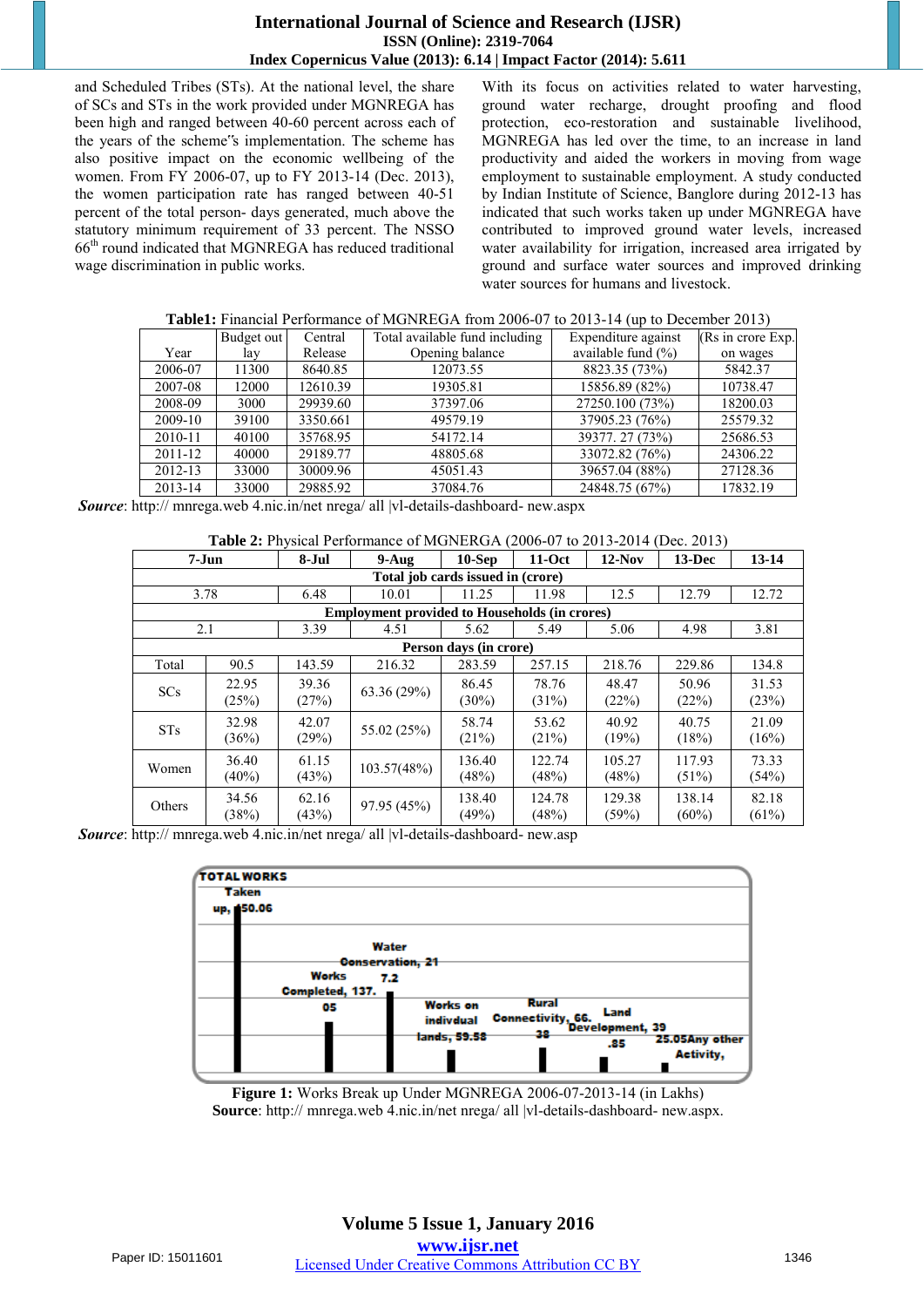#### **International Journal of Science and Research (IJSR) ISSN (Online): 2319-7064 Index Copernicus Value (2013): 6.14 | Impact Factor (2014): 5.611**

| Table 3: Performance of MGNERGA during FY 2014-15      |                                           |         |  |  |  |
|--------------------------------------------------------|-------------------------------------------|---------|--|--|--|
|                                                        | <b>FY</b>                                 |         |  |  |  |
|                                                        | 2014-15                                   |         |  |  |  |
| Total no of households registered (in crore            | 13.2                                      |         |  |  |  |
| Total no of workers on job cards (in crore)            | 28.4                                      |         |  |  |  |
| No. of ongoing works (in lakhs)                        | 82.8                                      |         |  |  |  |
| Total no of works taken up (New + spill over) in lakhs |                                           |         |  |  |  |
| Total                                                  | Wages (in crore)                          | 16046.6 |  |  |  |
| Expenditure                                            | Material and skilled wages (Rs. in crore) | 4957.6  |  |  |  |
| (in crore)                                             | Administrative Exp.                       | 1081.8  |  |  |  |
|                                                        | Labor v/s Material (%)                    | 76.4    |  |  |  |
|                                                        | House holds                               | 333.2   |  |  |  |
|                                                        | <b>Individuals</b>                        | 491.1   |  |  |  |
| Wage                                                   | Men                                       | 237.8   |  |  |  |
| Employment                                             | Women                                     | 253.2   |  |  |  |
| provided (in                                           | <b>SCS</b>                                | 110.3   |  |  |  |
| lakhs)                                                 | <b>STS</b>                                | 90.2    |  |  |  |
|                                                        | Person with disabilities                  | 3.5     |  |  |  |
| Person days                                            | Person days generated so far              | 105.3   |  |  |  |
| (in crore)                                             | SC Person days                            | 24      |  |  |  |
|                                                        | ST Person days                            | 17.1    |  |  |  |
|                                                        | Average wage rate per day per son         | 178.2   |  |  |  |
|                                                        | Average days of employment provided       | 31.6    |  |  |  |
|                                                        | per Household                             |         |  |  |  |
| Wages                                                  | Total No of HHs completed 100 days of     | 7.5     |  |  |  |
|                                                        | wage Employment (in lakhs)                |         |  |  |  |
|                                                        | % payment generated within 15 days        | 20.1    |  |  |  |
|                                                        | % payment Disbursed through EFMS          | 70.9    |  |  |  |

*Source*: http:// mnrega.web 4.nic.in/net nrega/ all |vl-detailsdashboard- new.aspx.

Many critics and skeptics of MGNREGA who were extremely vocal during the years leading up to its passage by parliament and in the early years of its implementation have been silenced, especially after it was recognized that the purchasing power the programme created in rural areas and the operation of the Keynesian multiplier played a crucial role in generating demand for industry during the dark day of the recession and assisted in our comparatively faster emergence out of it.

Since the inception of MGNREGA in 2006, Rs.2, 66,845.7crore have been spent on the scheme and 1765.97 crore person days have been generated. Today, (as per e-Muster Roll), 30,09,848 workers are expected on 1,69,303 work sites. MGNERGA has led to major increase in wages of rural workers and when we recognize the fact (attested by NSSO data on ,landed laborers") that the majority of MGNERGA workers are impoverished small and marginal farmers especially in tribal areas, we can see the direct impact MGNERGA has made on raising incomes of our small and marginal farmers.

A comprehensive time series of rural wage data- both agricultural and non- agricultural- put together by the Ministry of Statics and Programme implementation indicates that the advent of MGNREGA has resulted in a significant structural break in rural wage increase. Between 1990 and 2005, pre- MGNREGA, nominal wages in the rural economy grew at an annual rate of 2.7 percent (year on year average). Post- MGNREGA, the rate of average wage increases almost quadrupled to 9.7 percent between 2006 & 2009. And between January 2010 and May 2011, annual nominal wage growth averaged almost 18.8 percent.

The tightening of the labor market post- MGNRGA is a positive Indicator of poverty alleviation and also signals a pressure technology advances that raise farm productivity in areas of relative labor shortage. This is the process of agrarian transformation of the world order.

What is more since a very large proportion (80 percent) of the works under MGNREGA are also focused on soil and water conservation of the lands of the small and marginal farmers, it is clear that MGNREGA is making a potential contribution to raising their incomes through improved agricultural productivity and also reducing the need for small and marginal farmers to continue to work on MGNREGA sites.

## **8. Weaknesses**

However, there is no denying the fact that the true potential of MGNREGA as an instrument of rural transformation is yet to be fully realized. Since the programme marks a radical departure from earlier efforts of a similar kind, there have been many problems in infusing the system with a new culture of demand- driven, right- based, decentralized decision making. The MGNREGA provides a historic opportunity for strengthening Panchayati Raj in India, but the experience so far also alerts us to the need for doing much more in this direction.

- Large proportion MGNREGA workers are small and marginal farmers, the productivity of whose lands has been so decimated over the years that they have been compelled to work under MGNREGA. The real success of MGNREGA will lie in raising the agricultural productivity of millions of these farmers who will then be able to return once again to farming and will no longer need to depend on MGNREGA for their survival.
- The single most important distinguishing feature of MGNREGA from employment programmes of the past is that provision of work is triggered by the demand for work by wage- seekers and provided as their legal right. The major weakness so far has been that states have not set up effective systems of recording demand. The new MGNREGA guidelines in operation from the twelfth plan take major steps to overcome this weakness.
- As demand gets better recorded, there needs to be a corresponding increase in supply of work. This requires strengthening of capacities at the cutting edge level of implementation. Unfortunately, the main implementing agency under MGNREGA, the Gram Panchayat, is badly lacking in capacities to plan and implement high quality works under MGNREGA.
- Delays in wage payments have emerged as one of the main weaknesses of MGNREGA over the last seven years. According to section  $3(3)$  of MGNERGA,  $\mu$  it is essential to ensure that wages are being paid on a weekly basis, and in any case within a fortnight of the date on which work was done". An important cause for delay of wage payments is non-availability of sufficient funds at district/block/GP level. To tackle this problem, the Ministry of Rural Development has initiated "Electronic Fund Management System (e-FMS), for directly crediting wages into beneficiary accounts using core banking system.